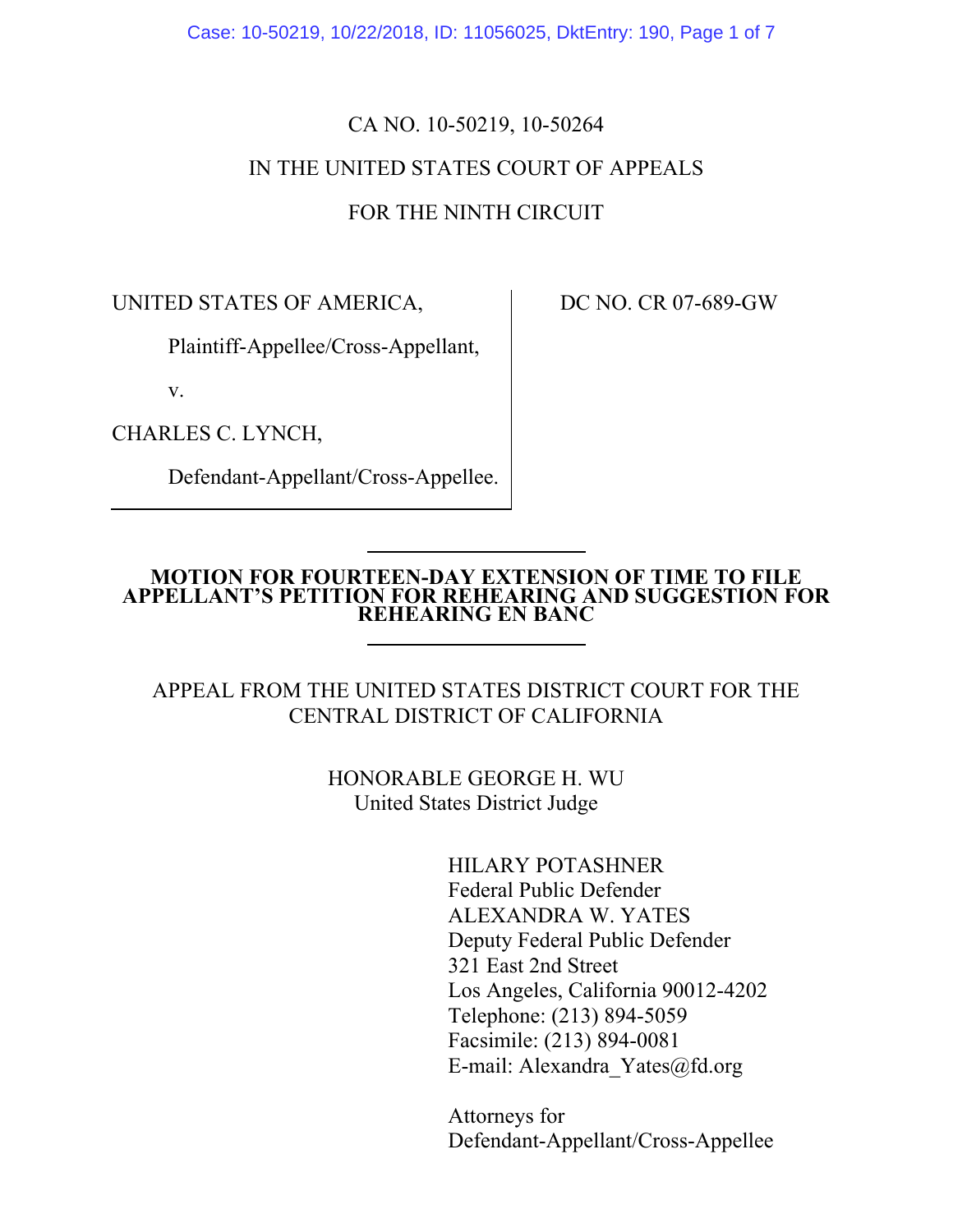Case: 10-50219, 10/22/2018, ID: 11056025, DktEntry: 190, Page 2 of 7

# CA NO. 10-50219, 10-50264 IN THE UNITED STATES COURT OF APPEALS FOR THE NINTH CIRCUIT

UNITED STATES OF AMERICA,

Plaintiff-Appellee/Cross-Appellant,

v.

CHARLES C. LYNCH,

Defendant-Appellant/Cross-Appellee.

DC NO. CR 07-689-GW

#### **MOTION FOR FOURTEEN-DAY EXTENSION OF TIME TO FILE APPELLANT'S PETITION FOR REHEARING AND SUGGESTION FOR REHEARING EN BANC**

COMES NOW Defendant-Appellant/Cross-Appellee Charles C. Lynch, by

and through counsel of record Deputy Federal Public Defender Alexandra W.

Yates, and applies to this Court under Ninth Circuit Rule 31-2.2 for a fourteen-day

extension of time to file a petition for rehearing and suggestion for rehearing en

banc, to November 13, 2018. This is Lynch's second request for an extension of

time.

//

//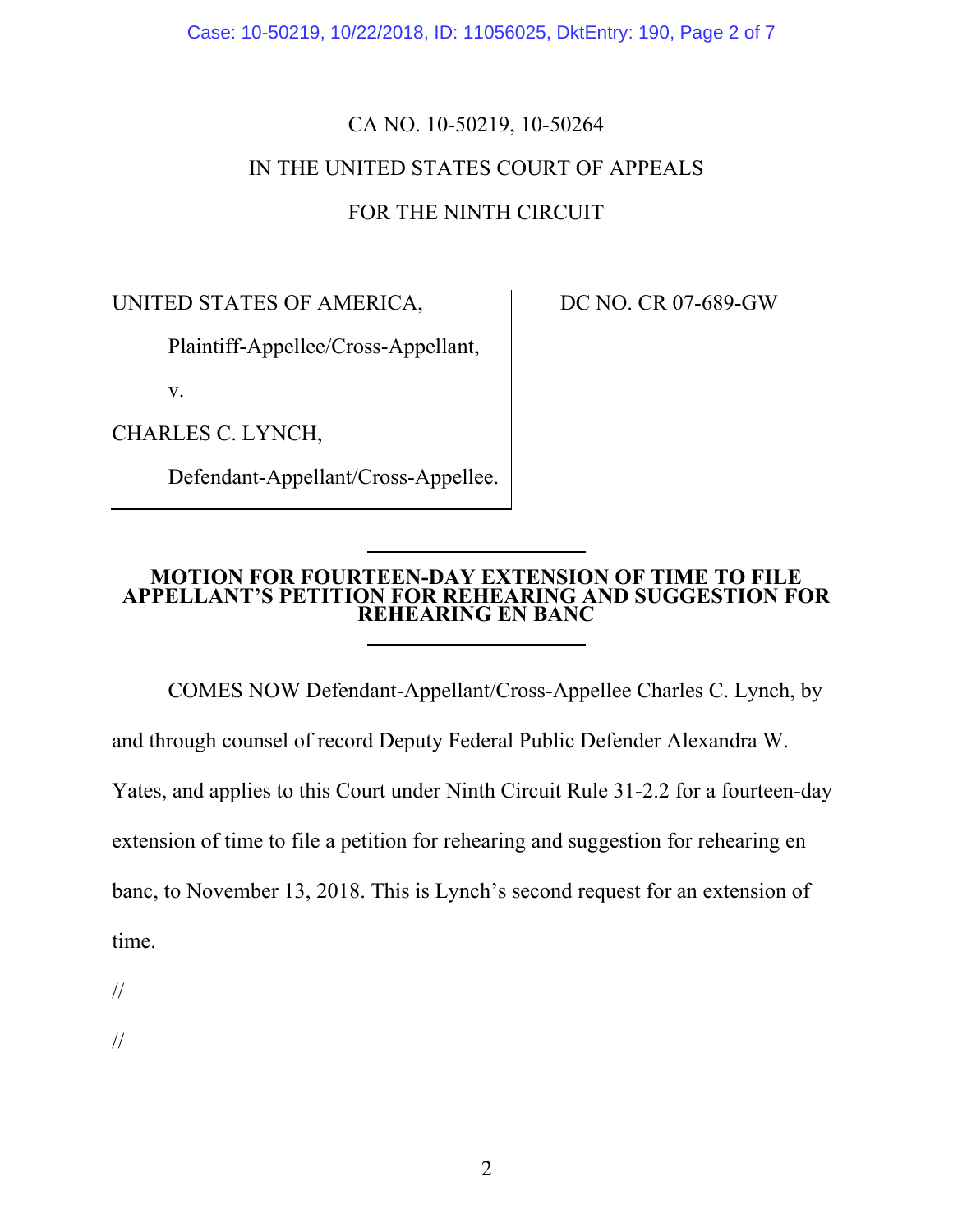Case: 10-50219, 10/22/2018, ID: 11056025, DktEntry: 190, Page 3 of 7

This motion is based upon the attached Declaration of Counsel, all files and

records in this case, and any other information the Court may request.

Respectfully submitted,

HILARY P. POTASHNER Federal Public Defender

DATED: October 22, 2018 By *s/ Alexandra W. Yates* ALEXANDRA W. YATES Deputy Federal Public Defender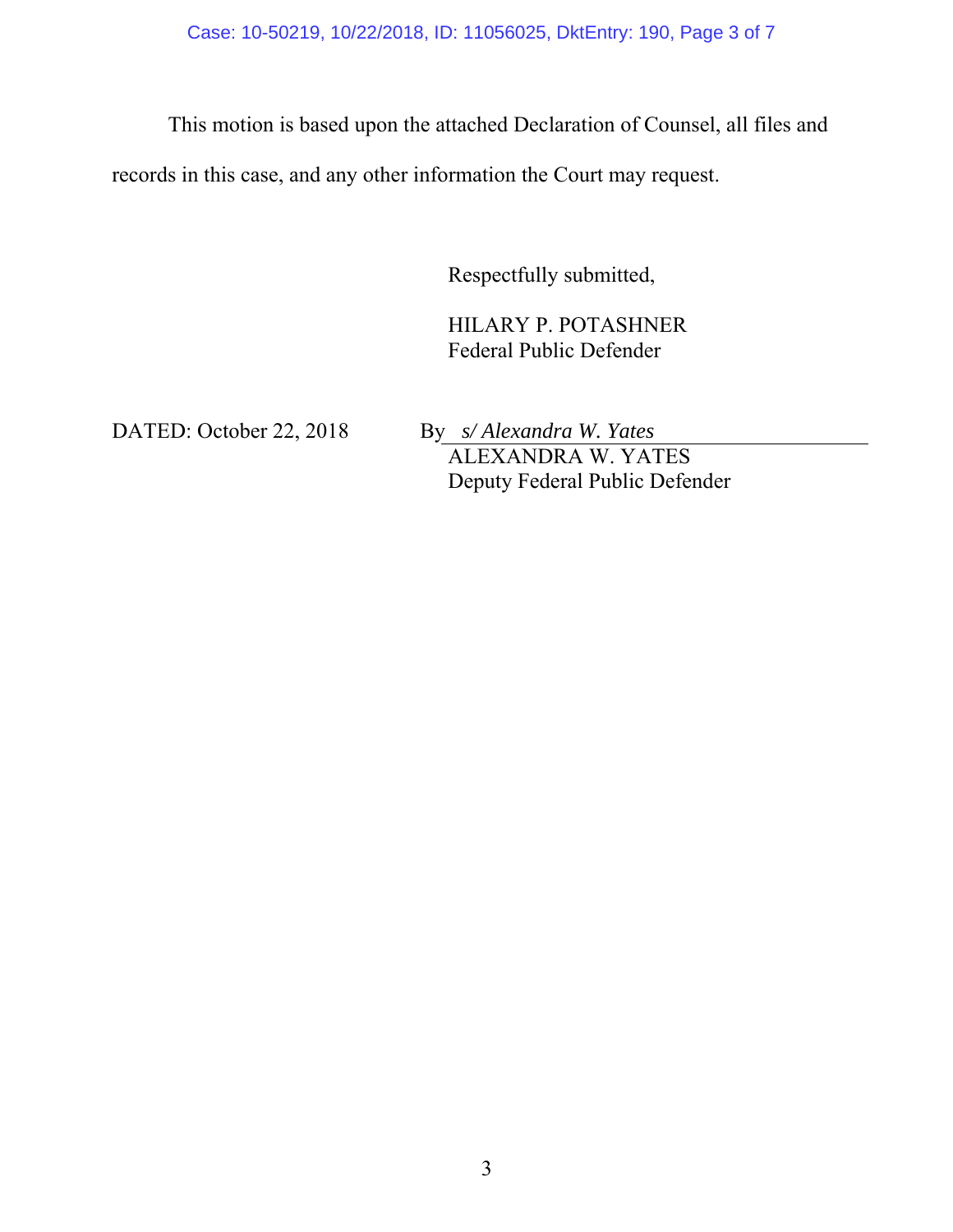### **DECLARATION OF ALEXANDRA W. YATES**

I declare under penalty of perjury that, to the best of my knowledge, the following is true and correct:

I am a Deputy Federal Public Defender in the Central District of California. I represent Defendant-Appellant/Cross-Appellee Charles C. Lynch in this appeal. Lynch is not in custody.

On September 13, 2018, this Court issued a published decision affirming Lynch's conviction, reversing on cross-appeal Lynch's sentence, and remanding for an evidentiary hearing on Lynch's compliance with state medical marijuana law. Judge Watford dissented, and would have reversed Lynch's conviction.

Lynch's deadline to file a petition for rehearing and suggestion for rehearing en banc ("PFR/EB") is October 29, following one thirty-day extension of time. For the following two reasons, I am requesting a final, fourteen-day extension to file the PFR/EB, to November 13.

First, I have been in communication with a well-respected, national organization that regularly files amicus curiae briefs in the federal circuit courts and U.S. Supreme Court. This organization has confirmed its intention to file an amicus brief in support of Lynch's PFR/EB for this Court's consideration, but has asked me to seek a fourteen-day extension to allow sufficient time to do so. The additional time not only will be of assistance to the proposed amicus organization,

4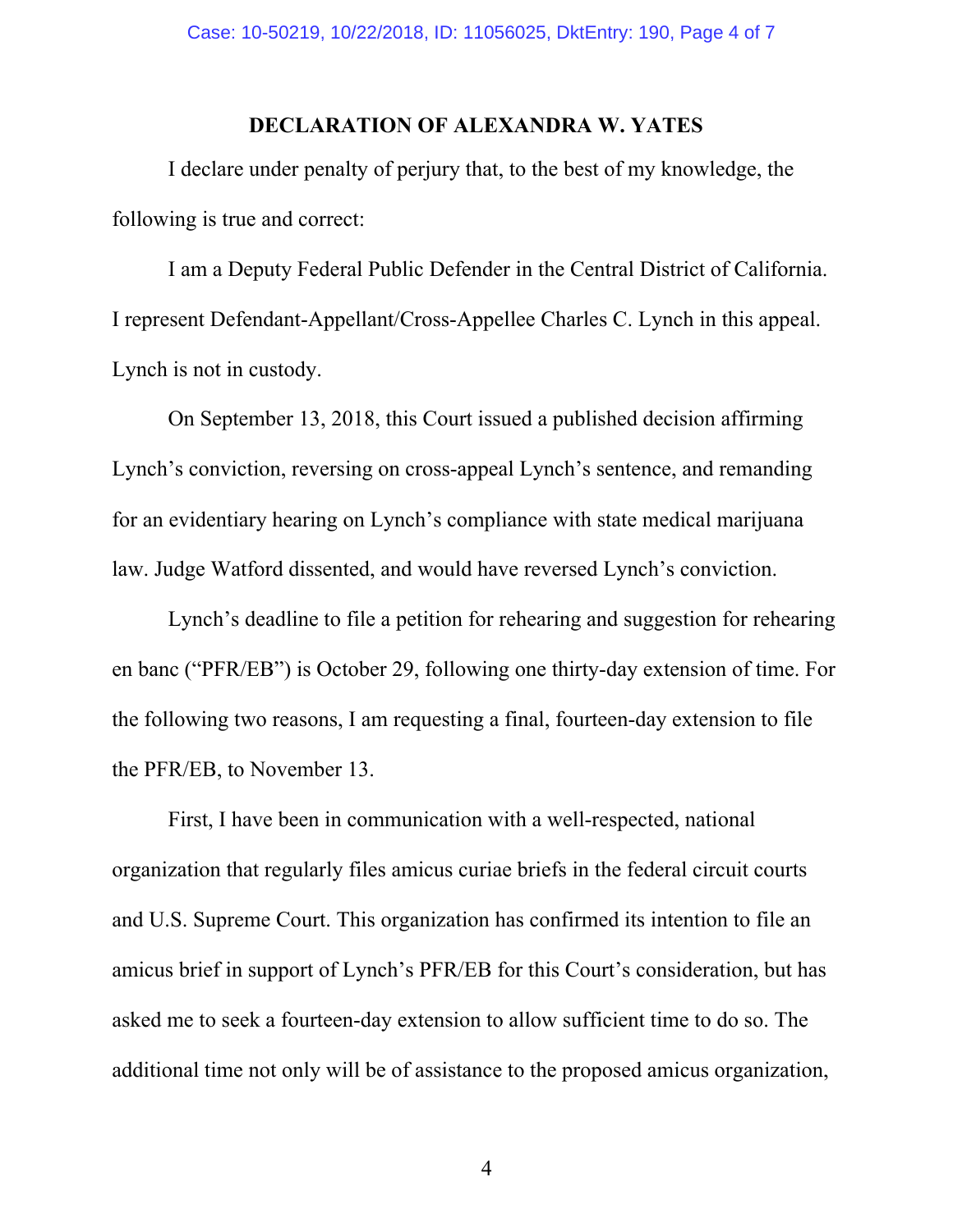#### Case: 10-50219, 10/22/2018, ID: 11056025, DktEntry: 190, Page 5 of 7

but will provide the necessary time to ensure that Lynch and the organization do not file duplicative briefing with this Court.

Second, Lynch's initial briefing raised, and the panel's decision addressed, several complicated issues. I have spent a significant amount of time reviewing the Court's decision and the relevant law; identified the issues that I plan to raise in the PFR/EB; and began drafting the briefing. However, I need an additional fourteen days to complete this work, as I also have been preparing for a two-day meeting in *United States v. Dylann Storm Roof*, Fourth Cir. CA No. 17-3, a high-profile capital appeal for which I am lead counsel. That meeting began today and continues tomorrow. I then will be out of the office two additional days this week on a long-planned, prepaid trip.

For these reasons, I request a fourteen-day extension of time, to and including November 13, 2018, to file the PFR/EB in this case. I have exercised diligence in preparing this case, and expect to file the PFR/EB on or before November 13.

In light of a congressional appropriations rider barring the Department of Justice from spending funds on medical marijuana prosecutions, it has been Lynch's consistent position that opposing counsel would violate federal statutory and constitutional law if they were to expend any resources on this case. I therefore have not contacted opposing counsel for their position on this motion.

The court reporter is not in default with regard to any designated transcripts.

5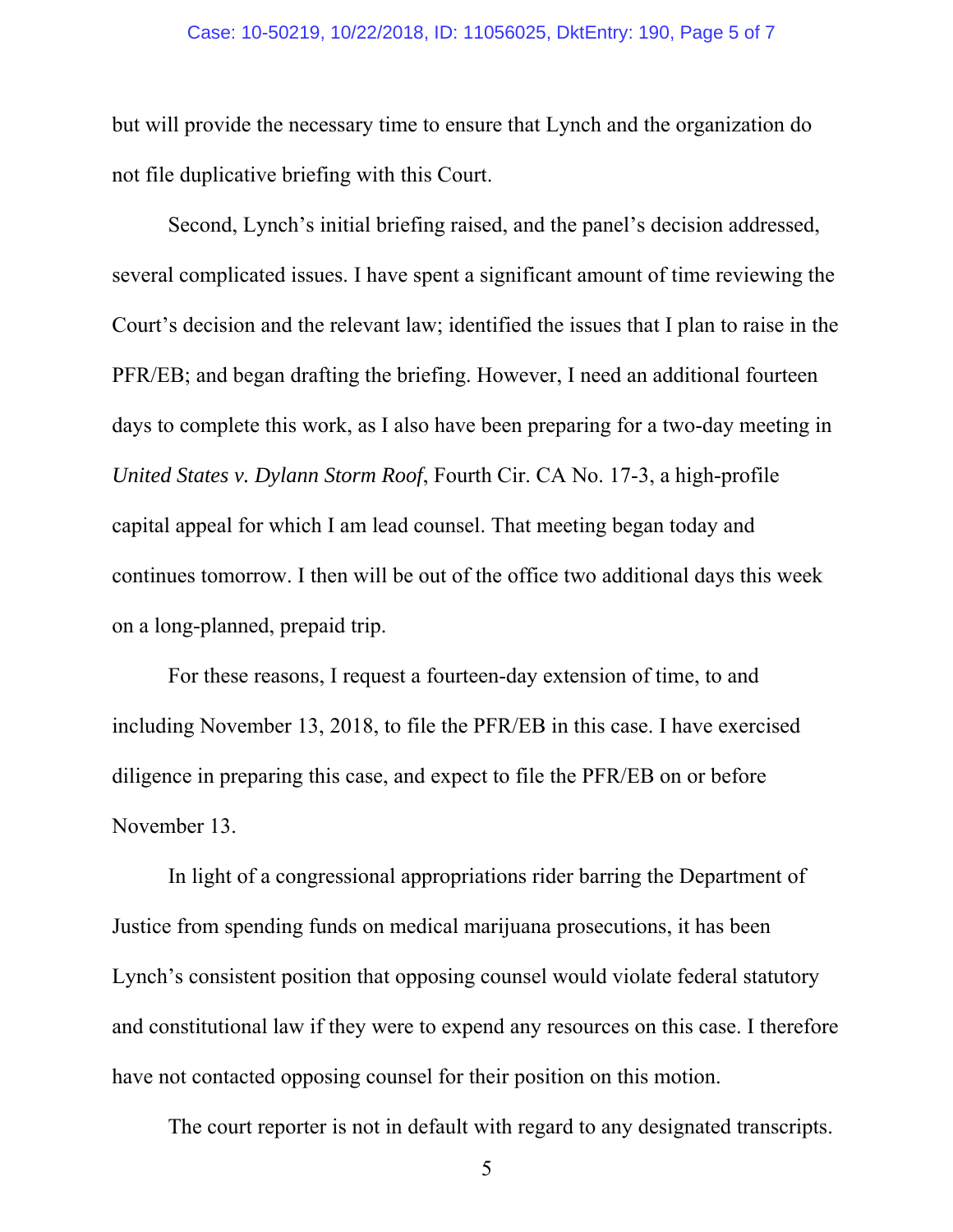Case: 10-50219, 10/22/2018, ID: 11056025, DktEntry: 190, Page 6 of 7

Executed on October 22, 2018, in Los Angeles, California.

 *s/ Alexandra W. Yates*  ALEXANDRA W. YATES Deputy Federal Public Defender